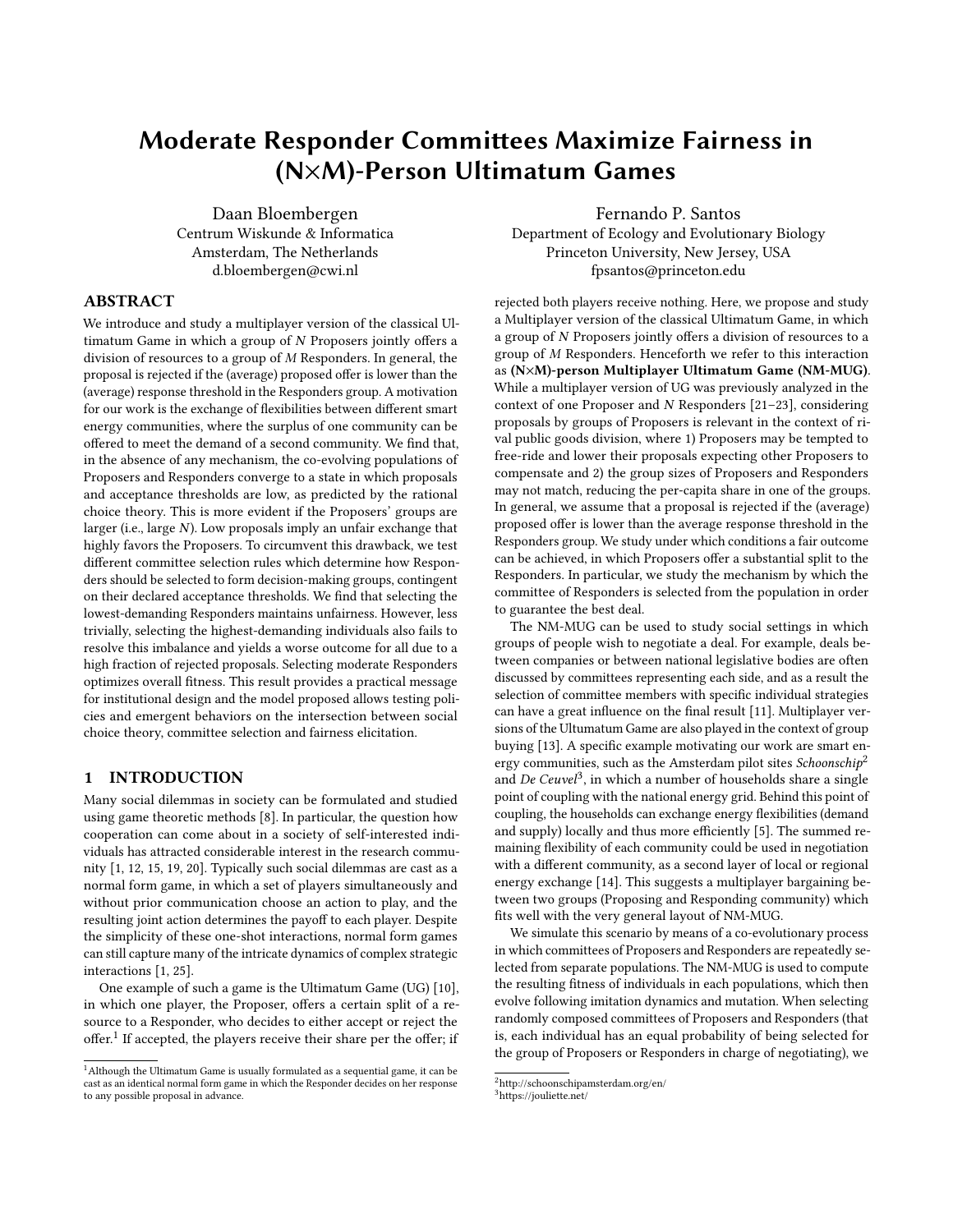find that the average offer of Proposers and acceptance thresholds of Responders co-evolves to an unfair state where Proposers get (almost) all the share. From this base scenario, it is possible to test mechanisms for selecting the Responder committees, aiming to find arrangements that equalize the average gains of both populations. This base model can thus lay out directions for future research in the areas social choice, committee selection and the emergence of fairness in co-evolving communities.

## 2 BACKGROUND AND RELATED WORK

The Ultimatum Game (UG) is a well-known interaction paradigm, widely used to evince the conflict between payoff maximization and fairness – and the puzzling human preference for the latter [\[10\]](#page-5-7). As mentioned in the previous section, in this game two players interact in two distinct roles. One is called the Proposer and the other is denominated Responder. The game is composed by two sub-games, one played by each role. First, some amount of a given resource, e.g. money, is conditionally endowed to the Proposer; this agent must then suggest a division with the Responder. Secondly, the Responder will accept or reject the offer. The agents divide the money as it was proposed, if the Responder accepts. By rejecting, none of them will get anything. The strategy set of the Proposers comprises any possible division of the resource. The strategies of the Responders are acceptance or rejection, contingent on the offer made. Often, Responders' strategies are assumed to be probabilities of acceptance that are non-decreasing on the offer made. Frequently it is assumed that any Responder decision is codified in a threshold of acceptance: bellow this threshold offers are rejected (i.e., accepted with probability 0) and above the threshold offers are accepted with probability 1 [\[16\]](#page-5-14). As previously mentioned, while the UG is a sequential game usually expressed in extensive-form, by having Responders declaring their thresholds of acceptance we can also formalize this interactions as a normal-form game. In any case, the rational behaviour in the UG can be anticipated using traditional game-theoretical equilibrium analysis. Of special interest in this setting is the sub-game perfect equilibrium [\[17\]](#page-5-15). If one divides the UG in two stages it is possible to apply the method of backward induction to infer such an equilibrium. The last agent to play is the Responder: Facing the decision of rejecting (earn 0) or accepting (earn some money, even if a really small quantity), this agent would always prefer to accept. Secure about this deterministic acceptance, the Proposer will offer the minimum possible, maximizing his own share. Denoting by  $p$  the fraction of the resource offered by the Proposer,  $p \in [0, 1]$ , and by q the acceptance threshold of the Responder,  $q \in [0, 1]$ , acceptance will occur whenever  $p \geq q$  and the sub-game perfect equilibrium of this game is defined by values of  $p$ and q slightly above 0.

While the UG is a 2-person game, there are several real-world situations that consist in bargaining within (and between) groups of individuals. Here we focus on a multiplayer extension of the ultimatum game in which a group of N Proposers offers a division of resource to a group of M Responders (NM-MUG). A previous formalization of Multiplayer Ultimatum Game (MUG), close to the one that we follow here, was proposed in [\[23\]](#page-5-9). In that work, a single Proposer makes an offer to a group of Responders. Individually, each Responder in the groups states acceptance or rejection; the group of Responders as a whole accepts the offer provided that a minimum number of acceptances exist. A more recent study resorts to reinforcement learning (the Roth-Erev algorithm) to show that higher proposals are likely to emerge when stricter group decision rules (requiring more accepting Responders for group acceptance) are considered [\[22\]](#page-5-16), also in the context of 1 Proposer versus N Responders. An alternative multiplayer (3-person) formulation of the UG was proposed in [\[26\]](#page-5-17). Also, in a seminal work, [Fehr and](#page-5-18) [Schmidt](#page-5-18) explicitly considered the effect of competition between Proposers and Responders in a market game closely related with the UG [\[7\]](#page-5-18). In this game, either 1) a group of sellers (Proposers) compete to sell one unit of a good to a buyer (Responder); or one Proposer suggests an offer that leads many Responders to compete against each other to accept it. In these market games, subjects tend to adopt unfairer strategies, differently to what happens with the 2-person UG and as predicted by the rationality self-interest model.

Nevertheless, both in the 2-person and the multiplayer ultimatum game, the predictions assuming perfect rationality were challenged by experimental and theoretical works [\[6,](#page-5-19) [7,](#page-5-18) [9,](#page-5-20) [21\]](#page-5-8). Instead of resorting to equilibrium notions of classical game theory to study the behavior of agents when interacting in a multi-Proposer multi-Responder ultimatum game, we adopt methods from population ecology, such as evolutionary game theory (EGT). EGT has been used to analyze strategic interactions in several domains such as auctions [\[18\]](#page-5-21) or market dynamics [\[2\]](#page-5-22) (as an example). In a social context, EGT can describe individuals who revise their strategies through social learning, being influenced by the behaviours and achievements of others [\[24\]](#page-5-23). One of the most traditional tools to describe the dynamics of an evolutionary game model is the replicator equation [\[27\]](#page-5-24). This equation, justified in a context of trait evolution in biology or cultural evolution across human societies, assumes that populations are infinite and evolution proceeds favouring strategies that offer a fitness higher than the average fitness of the population. The fact that replicator equation describes a process of social learning does not prevent it from being convenient in the understanding of individual learning [\[29\]](#page-5-25). A lot of effort has been devoted to bridging the gap between replicator dynamics and multiagent learning [\[3\]](#page-5-26), especially after [Börgers and Sarin](#page-5-27) showed that there is indeed an equivalence between replicator dynamics and a simple reinforcement learning algorithm (Cross learning) [\[4\]](#page-5-27).

Inspired by EGT and the replicator dynamics, here we analyze the NM-MUG resorting to an agent-based model that similarly assumes that strategies performing better than average are selected over time. For that, we consider a pairwise comparison rule [\[28\]](#page-5-28). As will be clarified below, we consider a population of many agents. After playing several rounds, agents revise their strategy by observing a role-model agent, randomly picked from the population. Imitation (i.e., copying the strategy used by the role-model) occurs with a probability that grows with fitness difference: strategies performing better have a higher probability of being imitated. Under certain limits (high population size and low selection intensity) the replicator dynamics is recovered in this process [\[28\]](#page-5-28).

# 3 (N×M)-PERSON ULTIMATUM GAME

Let us start by describing the  $(N \times M)$ -person (i.e., multi-Proposer, multi-Responder) Ultimatum Game, the interaction paradigm used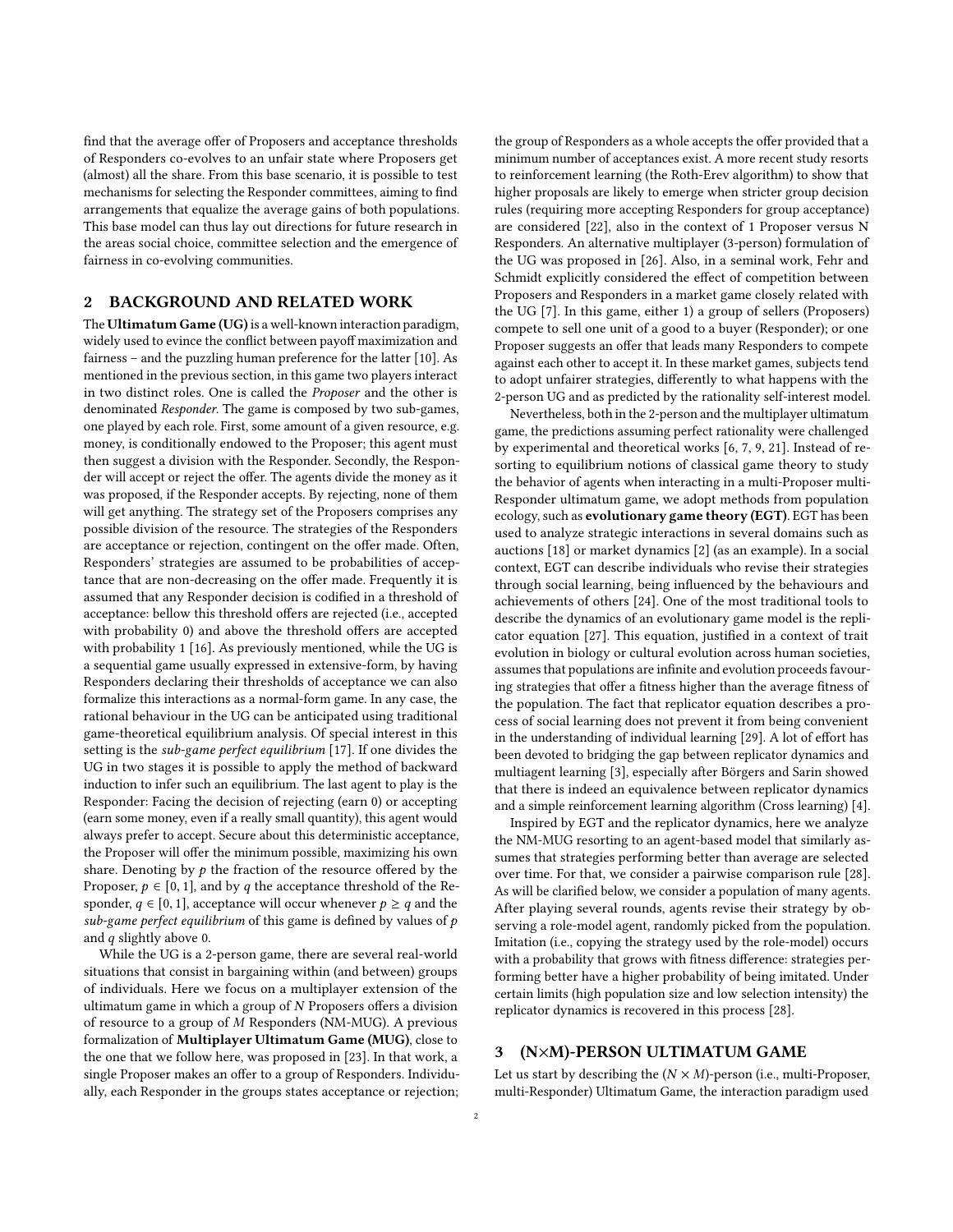<span id="page-2-0"></span>

Figure 1: The (N×M)-person Ultimatum Game (NM-MUG). Groups of N Proposers and M Responders are drawn from a population of Proposers  $Z_p$  and Responders  $Z_R$ , respectively. The groups' joint proposal and threshold for acceptance determine the success of the interaction.

throughout this paper. In any given NM-MUG interaction a group of Proposers makes an offer to a group of Responders. The offer made by the group results from a function of individual offers of Proposers in the group (e.g., the average); this offer is accepted if it is higher than a function of Responders' individual acceptance thresholds (e.g., if the offer is higher than the maximal threshold – guaranteeing that every Responder in the groups is satisfied – or if, again, the offer is higher than the Responders' average threshold). In case of acceptance, each Proposer receives the share she did not offer, which stresses the social dilemma in the Proposers' group: individually, each one has interest in offering the minimum possible but, in order to prevent a rejection, it is beneficial for all to have the largest possible collective offer.

Formally, we model the NM-MUG by two populations  $Z_p$  and  $Z_R$ , representing the Proposers and Responders, respectively (see Figure [1\)](#page-2-0). Each individual  $i$  in the population of Proposers is defined by her personal proposal value  $p_i \in [0, 1]$ , for  $i \in Z_P$ . Similarly, Responders are defined by their individual threshold of acceptance  $q_j \in [0, 1]$ , for  $j \in Z_R$ . At each iteration, a group of Proposers  $N ⊆ Z<sub>P</sub>$  $N ⊆ Z<sub>P</sub>$  $N ⊆ Z<sub>P</sub>$  and Responders  $M ⊆ Z<sub>R</sub>$  is selected, following predefined rules <sup>4</sup>. These groups induce a joint proposal  $\bar{p} = \mathcal{P}(N)$  and joint Responder threshold  $\bar{q} = O(M)$ . In a simple scenario (such as the Responder threshold  $\bar{q} = Q(M)$ . In a simple scenario (such as the one we will consider below)  $P$  and  $Q$  are the average function, i.e.  $\bar{p} = |N|^{-1} \sum_{i \in N} p_i$  and  $\bar{q} = |M|^{-1} \sum_{j \in M} q_j$ . The proposal is accepted iff  $\bar{p} \geq \bar{q}$ . The question is now: how to select the groups of Proposers and Responders from each population?

## 3.1 Base Scenario

In the base scenario, the Proposers, forming a group of fixed size  $N$ , are selected randomly from  $Z_p$ . The joint proposal offered by the group is taken to be the average proposal of individuals in the group,  $\bar{p} = |N|^{-1} \sum_{j \in N} p_j$ . The Responder group M is composed of those Responders that are willing to accept  $\bar{p}$  such that  $i \in M : q_i \leq \bar{p}$ Responders that are willing to accept  $\bar{p}$ , such that  $j \in M : q_j \leq \bar{p}$ .

In this case, the Responders in  $M$  will have a payoff

<span id="page-2-3"></span>
$$
U_i^R = \min(\bar{p}, \bar{p}\frac{N}{M}),\tag{1}
$$

whereas all Responders outside  $M$  earn 0. The min operator signifies that the Responders cannot jointly receive more than what the Proposers offer, nor can one individual consume more than a unit share. At the same time, Proposer  $i$  taking part in the collective proposal by group N, offered to the group of Responders M, will have a payoff of

<span id="page-2-4"></span>
$$
U_i^P = \min(1 - p_i, (1 - p_i)\frac{M}{N}),\tag{2}
$$

where  $p_i$  is the proposal by individual *i*. Again, the min operator ensures that Proposers cannot jointly offer more than the Responensures that Proposers cannot jointly offer more than the Responders accept; unit offers that are not accepted are lost in the context of the deal. This loosely reflects a typical scenario in which flexibilities are exchanged between smart energy communities [\[14\]](#page-5-13), where each individual household has a maximum amount of flexibility it can offer, and the total sum of flexibilities exchanged between the communities should balance out in the deal.

We are interested in the fairness of accepted deals, which we here define as payoff equality within and between the populations.<sup>[5](#page-2-2)</sup> For this base scenario this means that a **between communities** fair proposal is defined as  $p^* = \frac{|M|}{|M|+|}$  $\frac{|M|}{|M|+|N|}$ ; a **within Proposers** fair proposal<br>... Yi, i: and a **within Responders** fair pro is defined as  $p^* = p_i = p_j, \forall i, j$ ; and a **within Responders** fair pro-<br>posal is obtained whenever  $M = Z_0$ . The results we discuss mainly posal is obtained whenever  $M = Z_R$ . The results we discuss mainly stress between communities fairness, however we plan to explicitly consider, in future work, both the Proposers and Responders within population definitions of fairness.

## 3.2 Responder Competition Scenario

As we detail below (Experiments and Results, Section [4\)](#page-3-0) allowing any individual  $i \in Z_R$  to take part in the committee of Responders (those that will accept or reject the offer) has the pernicious effect of inducing a long-term reduction in the average values of  $q$ adopted in the Responders' population which, in turn, incentives the Proposers to lower their  $p$  and enact highly unfair offers. Many institutional arrangements affecting the process of Responders committee selection can be tested, departing from the base scenario presented above. For now, we discuss the role of Responder competition based on a declared threshold of acceptance – partly inspired in [\[7\]](#page-5-18). While Proposers are still randomly selected, we sort the Responders' declared thresholds of acceptance, partitioning the Responders based on this ordering, and select for the committee the individuals declaring the thresholds ranked from the  $m<sup>th</sup>$  to the  $(m + M - 1)<sup>th</sup>$  ascending position. As an example of extreme cases,<br> $m = 0$  and  $M = 10$  means that the 10 lowest accentance thresh $m = 0$  and  $M = 10$  means that the 10 lowest acceptance thresholds are selected and, in a population of 100 Responders,  $m = 90$ and  $M = 10$  means that the 10 highest acceptance thresholds are selected.

In this case, assuming that  $|N|$  and  $|M|$  are fixed externally, proposals are accepted only whenever  $\bar{p} \ge \bar{q}$ , where  $\bar{q} = |M|^{-1} \sum_{n=1}^{\infty}$ j∈M ¶j<br>lin an and that M is formed by the demands  $q_i$  that, after sorted in an assessment of the social in the positions requires from the  $n^{th}$  to ascending order, stand in the positions ranging from the  $m<sup>th</sup>$  to the  $(m + M - 1)^{th}$  positions. We study the evolutionary trajectoting of strategy adoption when different rules for the selection of ries of strategy adoption when different rules for the selection of Responder committees are introduced (i.e., different m and M).

<span id="page-2-1"></span> ${}^{4}{\rm To}$  simplify notation, we use  $N$  and  $M$  interchangeably as the group size of Proposers and Responders, respectively, as well as groups of selected Proposers and Responders. When an explicit distinction is necessary we use  $|N|$  and  $|M|$  to denote group sizes.

<span id="page-2-2"></span><sup>&</sup>lt;sup>5</sup>More elaborate measures of fairness are possible [\[6\]](#page-5-19), but left for future work.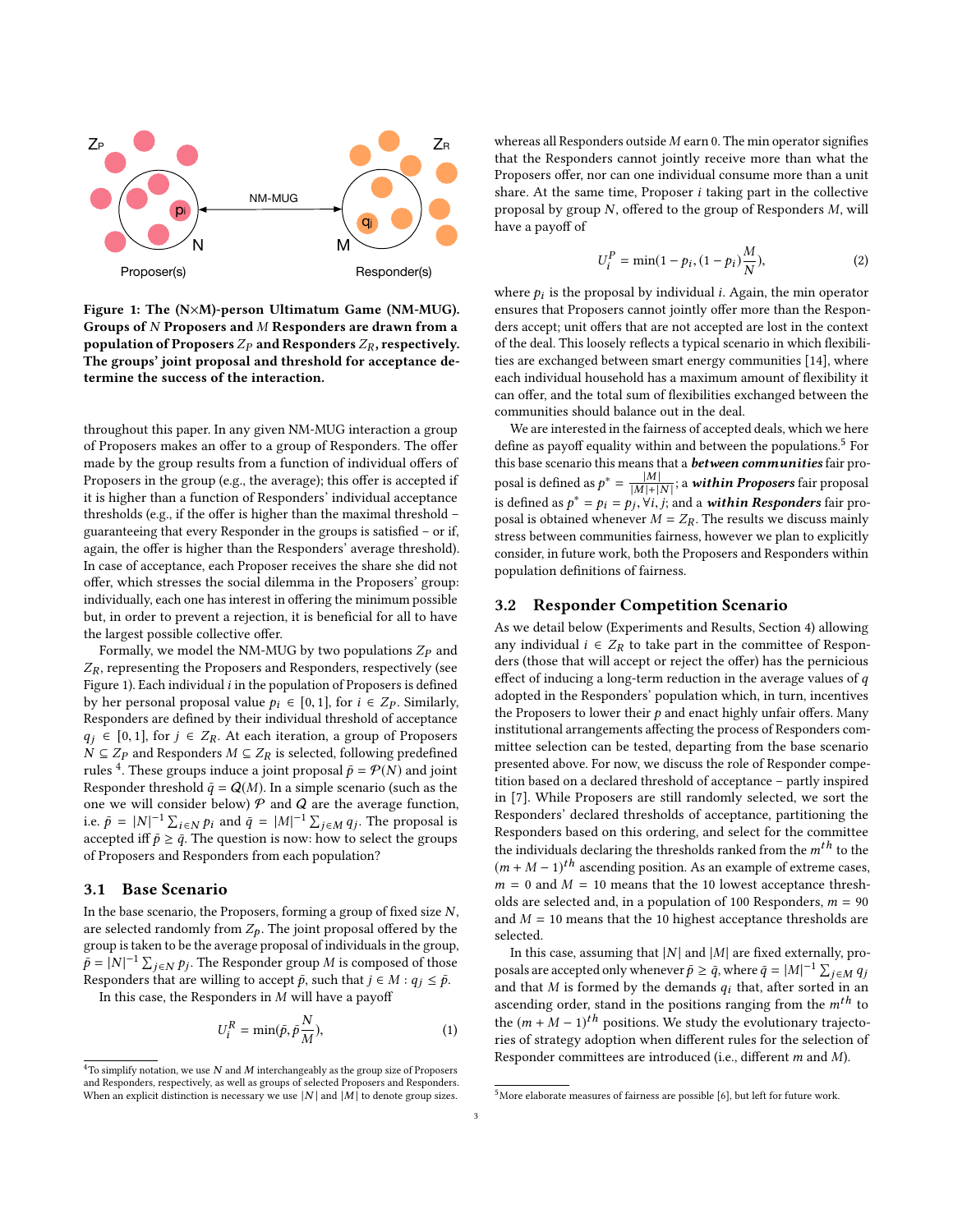Algorithm 1: Pseudo-code of the main cycle of our simulations. Algorithm [2](#page-3-1) sketches how  $fitness(\cdot)$  is computed.

Initialize all  $p_i$  ∈  $Z_P$ ,  $q_i$  ∈  $Z_R$  =  $X \sim \mathcal{U}(0, 1)$ for  $t \leftarrow 1$  to Gens do Main cycle of interaction and strategy update: for  $j \leftarrow 1$  to  $Z_P + Z_R$  do Select agent to update: **if**  $X \sim \mathcal{U}(0, 1) < Z_P/(Z_P + Z_R)$  **then** Update Proposer strategy: /\* Sample two agents from Proposer population  $*$ /  $A \leftarrow X \sim \mathcal{U}(1, Z_P)$  (agent to update)  $B \leftarrow X \sim \mathcal{U}(1, Z_P)$  (model agent) else Update Responder strategy: /\* Sample two agents from Responder population  $*$ /  $A \leftarrow X \sim \mathcal{U}(1, Z_R)$  (agent to update)  $B \leftarrow X \sim \mathcal{U}(1, Z_R)$  (model agent) if *X* ∼  $U(0, 1)$  < *µ* then Mutation:  $\perp p_A \leftarrow X \sim \mathcal{U}(0,1)$ else Imitation:  $f_A \leftarrow \text{fitness}(A)$  $f_B \leftarrow \text{fitness}(B)$  $prob \left(1 + e^{-\beta(f_B - f_A)}\right)^{-1}$ if  $X \sim \mathcal{U}(0, 1)$  < prob then  $\Box$  *p<sub>A</sub>* ← *p<sub>B</sub>* + imitation error ~  $\mathcal{U}(-\epsilon, \epsilon)$ 

#### <span id="page-3-2"></span>3.3 Evolutionary Dynamics

In order to study the evolutionary dynamics associated with each Responder committee selection rule  $(m \text{ and } M)$ , we implement an agent-based model in which individuals resort to social learning to adapt their behavior over time (Algorithm [1\)](#page-3-2). Initially, values of  $p$ and  $q$  characterizing each agent are sampled from a uniform distribution. For a large number of generations, individuals will adapt their values of p and q. In each generation,  $|Z_P| + |Z_R|$  individuals are sampled with replacement, following a uniform probability; with a probability  $\mu$  the selected individual will randomly explore the strategy space, adopting a random value of  $p$  (if Proposer) or  $q$  (if Responder). This is akin to a mutation in genetic evolution. With probability  $1 - \mu$  the individual will resort to imitation. In this case, a model agent from the same population is selected. The fitness of both agents is calculated as the average payoff obtained in a large number of NM-MUG interactions (Algorithm [2\)](#page-3-1). Imitation will occur with a probability  $(1 + e^{-\beta(f_B - f_A)})^{-1}$ , where  $f_A$  is<br>the fitness of the imitator, fo is the fitness of the model, and  $\beta$  is the fitness of the imitator,  $f_B$  is the fitness of the model, and  $\beta$  is the so-called intensity of selection, controlling how dependent the imitation process is on agents' fitness values. In case of imitation, the values of  $p$  or  $q$  characterizing agent  $B$  will be adopted by agent A. When imitation occurs, the adopted strategies are subject to a small perturbation: we add a value between  $-\epsilon$  and  $\epsilon$ , sampled from a uniform probability distribution. We guarantee that strategies remain lower than 1 and greater than 0, truncating the adopted value if necessary.

Algorithm 2: Sketch of fitness computation of individual A based on selection of M Proposers and N Responders.

| $accumulated Fitness = 0;$<br>for $i \leftarrow 1$ to Samples do<br><b>if</b> $A \in Z_P$ then Select Proposers including A:<br>Sample $ N $ – 1 other Proposers |
|------------------------------------------------------------------------------------------------------------------------------------------------------------------|
|                                                                                                                                                                  |
|                                                                                                                                                                  |
|                                                                                                                                                                  |
|                                                                                                                                                                  |
| else                                                                                                                                                             |
| $\vert$ Sample $\vert N \vert$ Proposers                                                                                                                         |
| Select group of Responders $M$ (for instance, ordering their                                                                                                     |
| q values, ascending, and picking the agents having the                                                                                                           |
| thresholds in the range $m^{th}$ to $(m +  M  - 1)^{th}$                                                                                                         |
| $\bar{p} = \sum_{j \in N} p_j /  N $                                                                                                                             |
| $\bar{q} = \sum_{k \in M} q_k /  M $                                                                                                                             |
| <b>if</b> $\bar{p} \geq \bar{q}$ <b>then</b> Proposal accepted:                                                                                                  |
| <b>if</b> $A \in Z_R \wedge A \in M$ then Compute Responder payoff:                                                                                              |
| <i>fitness</i> $\leftarrow U_A^R$ (using Equation 1)                                                                                                             |
| else Compute Proposer payoff:                                                                                                                                    |
| $\int$ fitness $\leftarrow U_A^P$ (using Equation 2)                                                                                                             |
| $accumulated Fitness += fitness$                                                                                                                                 |
| return accumulatedFitness/Samples                                                                                                                                |

<span id="page-3-1"></span>During the simulations, we record 1) the average strategy used in the population of Proposers and Responders, 2) the average acceptance rate of proposals, 3) the average fitness of Proposers and Responders and 4) the time-series of strategy adoption. We are particularly interested in understanding how strategy dynamics are impacted by different Responder committee selection rules (i.e., different values of  $m$  and  $M$ ). We report these results next.

### <span id="page-3-0"></span>4 EXPERIMENTS AND RESULTS

We simulate the NM-MUG as described previously and present the results in the following. We average over 100 runs of 20,000 generations each, and we use 100 samples for the fitness computation. We set  $Z_P = Z_R = 100$ ,  $\mu = 0.001$ ,  $\epsilon = 0.01$ , and  $\beta = 10$ . In future work we shall test the effect of varying  $\beta$ , although we expect that increasing this parameter will result in an overall decrease in fairness [\[19,](#page-5-4) [23\]](#page-5-9).

After simulating the co-evolving dynamics of agents playing NM-MUG, and adapting their  $p$  and  $q$  strategies accordingly, we first realized that the base scenario nurtures long-term unfair divisions between Proposers and Responders. We verified that the p and q evolve, on average – taken over the whole population(s), over 20,000 generations and over 100 runs – to values close to 0.01 and 0.1, respectively.

We then proceeded to test how **Responder competition** for being included in the committee affects these dynamics. We measured the average strategy usage, acceptance rate and fitness given extreme (very low or very high *m*) and moderate ( $m \approx Z_R/2$ ) Responder committees. As Figure [2a](#page-4-0) conveys, increasing m increases the average values of  $p$  and  $q$  adopted by individuals in the longrun. Notwithstanding, selecting extreme committees that have the highest values of  $q$  is (as evidenced by Figure [2a,](#page-4-0) bottom panel)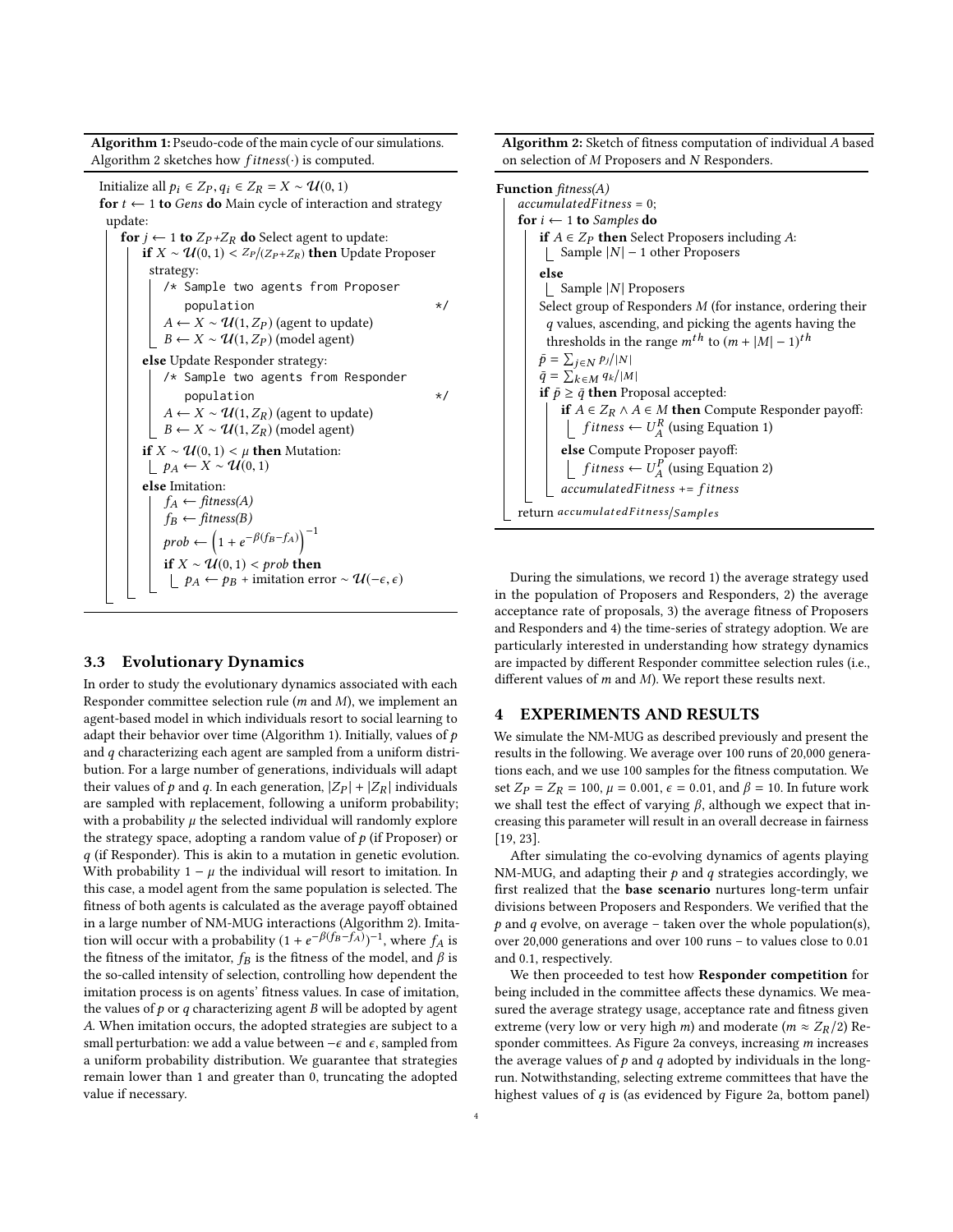<span id="page-4-0"></span>

(a) The average  $p$ , population-q (taken over the whole population) and group-q (taken over the selected groups of Responders). On the bottom we show the average acceptance rate, which is representative of the utilitarian social welfare in our scenario. Responder competition causes both values of  $p$  and  $q$  to increase when  $m$  increases (top). However, too large values of  $m$  result in an increasing number of rejected proposals (bottom).



(b) The fitness of Responders is maximized when intermediate groups of Responders (i.e., with the median values of  $q$ ) are selected to form Responders' group. We represent the relative average fitness, as a ratio taken over the base scenario  $m = 0$ .



(c) Example of time series for scenarios marked in panels (a) and (b).

Figure 2: Responder competition: Proposals are made by random groups of Proposers with size  $N = 10$  and the group of Responders is formed by the Responders with the  $m^{th}$  to the  $(m + 9 - 1)^{th}$  highest values of  $q$ .

pernicious by leading to low acceptance rates. Selecting committees that are characterized by the lowest values of  $q$  (low  $m$ ) is disadvantageous for the Responders population as, over time, Proposers learn to offer extremely low proposals. Selecting committees formed by the highest values of  $q$  (high  $m$ ) is equally harmful: due to the high fraction of proposals being rejected, individuals are unable to obtain high values of fitness. The optimal committee selection rule selects those representatives with a value of  $q$  close to the population median (i.e.,  $m \approx Z_R/2$  ), as evidenced in Figure [2b.](#page-4-0)

Changing  $m$  has a profound impact on the evolving dynamics of  $p$  and  $q$ , as represented in Figure [2c,](#page-4-0) where time-series corresponding to exemplifying runs for  $m = 30$ ,  $m = 45$ ,  $m = 50$  and  $m = 90$  are presented. Interestingly, whenever the choice of qs to form the committee is dictated by  $m = 50$ , a cycling dynamic is often observed, representing periods of fairness and unfairness that repeatedly succeed over time. In future work we shall delve deeper into this question by further investigating the causes of such evolutionary dynamics.

Finally, we investigate the effect of increasing the Proposers' group size, N. As hypothesized before, increasing N yields a stricter social dilemma in the Proposer population, akin to a public goods game: individuals will maintain a low value of  $p$ , expecting to maximize their share while hoping that others propose an offer high enough to guarantee acceptance by the Responders. As observed in Figure [3,](#page-5-29) this dilemma is more pressing in larger Proposer groups, as the average  $p$  adopted decreases with  $N$ .

#### 5 CONCLUSION

In this paper we have proposed a new multiplayer version of the classical Ultimatum Game, the NM-MUG, in which a group of  $N$ Proposers jointly offers a division of resources to a group of M Responders. A preliminary study showed that, in the absence of